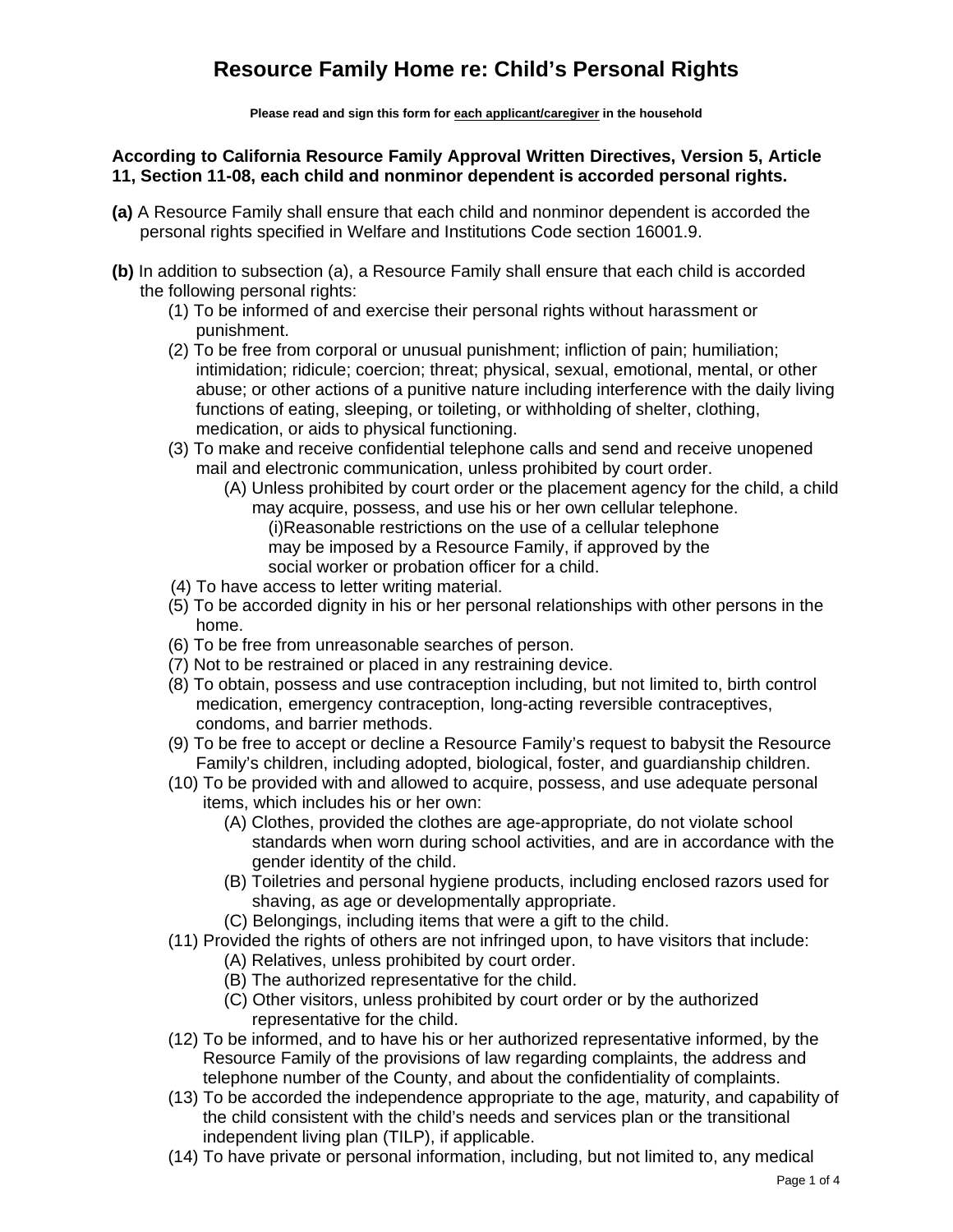**Please read and sign this form for each applicant/caregiver in the household**

condition or treatment, psychiatric diagnosis or treatment, history of abuse, educational records, sexual orientation, gender identity, and information relating to the biological family of the child, maintained in confidence.

- (A) A Resource Family shall disclose information about the child to a County, the Juvenile Court, and the child's biological family, social worker, placement worker, probation officer, tribe, physician, psychiatrist, CASA, attorney, and authorized representative, unless the disclosure is prohibited by court order.
- (B) As needed to ensure appropriate care, supervision, or education of the child, a Resource Family shall disclose information to respite care providers, occasional short-term babysitters, alternative caregivers, school officials, and other persons, unless the disclosure is prohibited by court order.
- (15) To receive medical, dental, vision, and mental health services.
	- (A) Medical services may include, but are not limited to, services related to the prevention or treatment of pregnancy, sexual assault, or rape; and at 12 years of age or older, the prevention, diagnosis, or treatment of sexually-transmitted diseases.
		- (i) A child may consent personally to the services described in subsection (A), without the knowledge or consent of a parent, guardian, social worker, probation officer, judge, or authorized representative.
		- (ii) A child may obtain these services confidentially, unless prohibited by law.
- **(c)** In addition to subsection (a), a Resource Family shall ensure that each nonminor dependent is accorded the following personal rights:
	- (1) The rights specified in paragraphs (1) through (9) of subsection (b).
	- (2) To be provided with and allowed to acquire, possess, maintain, and use adequate personal items which include the nonminor dependent's own: (A) Clothes.
		- (B) Toiletries and personal hygiene products.
		- (C) Belongings, including gifts to the nonminor dependent, furniture, equipment, and supplies, for his or her personal living space in accordance with his or her interests, needs, and tastes.
	- (3) To have adequate privacy for visitors that include:
		- (A) Relatives, unless prohibited by court order.
			- (B) The placement agency.
		- (C) Other visitors, unless prohibited by court order.
	- (4) To be informed by the Resource Family of the provisions of law regarding complaints, the address and telephone number of the County, and about the confidentiality of complaints.
	- (5) To have the independence appropriate to the status of a legal adult, consistent with the needs and services plan or the Transitional independent living plan for the nonminor dependent.
	- (6) To have private or personal information, including any medical condition or treatment, psychiatric diagnosis or treatment, history of abuse, educational records, and information relating to the biological family of the nonminor dependent, maintained in confidence.
		- (A) There shall be no release of confidential information without the prior written consent of a nonminor dependent, and this information shall only be released to the extent permitted by law.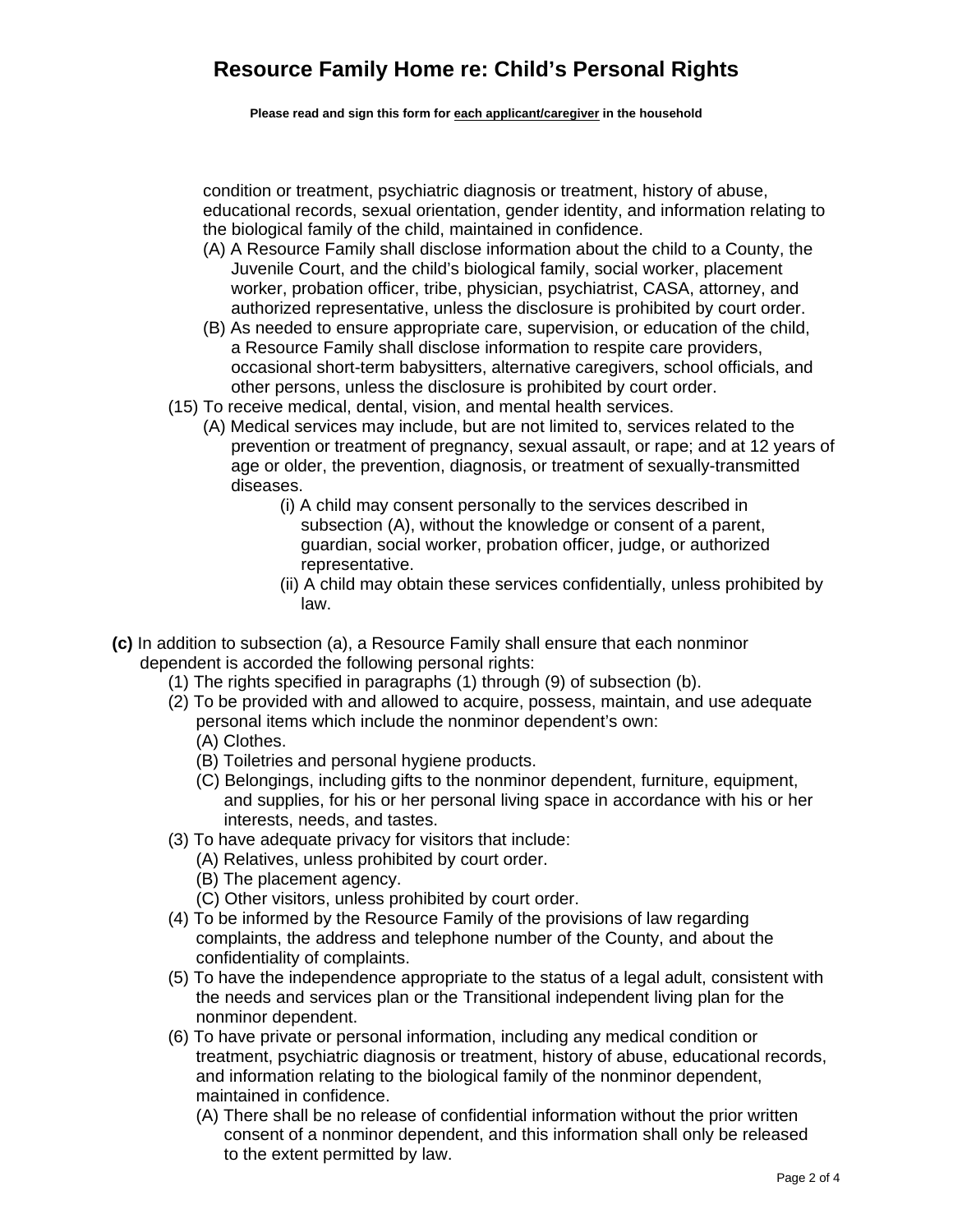**Please read and sign this form for each applicant/caregiver in the household**

- (i) A Resource Family shall, with the consent of a nonminor dependent, only disclose relevant and necessary information about the nonminor dependent.
- (ii) A Resource Family shall disclose information about a nonminor dependent to a County, the Juvenile Court, and the nonminor dependent's biological family, nonminor dependent's social worker, placement worker, probation officer, tribe, physician, psychiatrist, CASA, attorney, and authorized representative, unless the disclosure is prohibited by court order.
- (iii) As needed to ensure appropriate care, supervision, or education of a nonminor dependent, a Resource Family shall disclose information to school officials and other persons, unless disclosure is prohibited by court order.
- (7) To access information regarding available educational, training, and employment options of the nonminor dependent's choosing.
- (8) To select, obtain, prepare, and store food of the nonminor dependent's choosing.
- (9) To select, obtain, or decline medical, dental, vision, and mental health care and related services at the nonminor dependent's discretion.
- (10) To leave or depart the home at any time at the nonminor dependent's discretion.
- (11) To acquire, possess, maintain, and use a personal vehicle for transportation.
- (12) To acquire, possess, and use a personal cellular telephone.
- **(d)** In ensuring the rights of a child or a nonminor dependent, a Resource Family is not required to take any action that would impair the health and safety of a child, nonminor dependent, or others in the home consistent with Welfare and Institutions Code section 16001.9(b).
	- (1) A Resource Family is not prohibited from taking the following actions for the protection of a child, nonminor dependent, or others in the home:
		- (A) Establishing house rules, that may include rules regarding visitation that shall apply to all visitors; curfew; dating; completing homework; laundry and cleaning bedrooms and other areas; and use of entertainment equipment.
		- (B) Locking exterior doors and windows as long as a child or nonminor dependent can enter or exit the home.
- **(e)** At the following times, a Resource Family shall ensure a child or nonminor dependent is verbally notified in an age or developmentally appropriate manner, of his or her rights as specified in this section and in Welfare and Institutions Code section 16001.9, and provided with a written copy of these rights and information regarding agencies a child or nonminor dependent may contact concerning violation of these rights:
	- (1) Upon placement in the home.
	- (2) Upon the request of a child or a nonminor dependent.
	- (3) Each time a new right has been added to Welfare and Institutions Code section 16001.9 or this section.

*NOTE: Authority cited: California Department of Social Services – Resource Family Approval Written Directives Version 5, Article 11, Section11-08 Personal Rights*